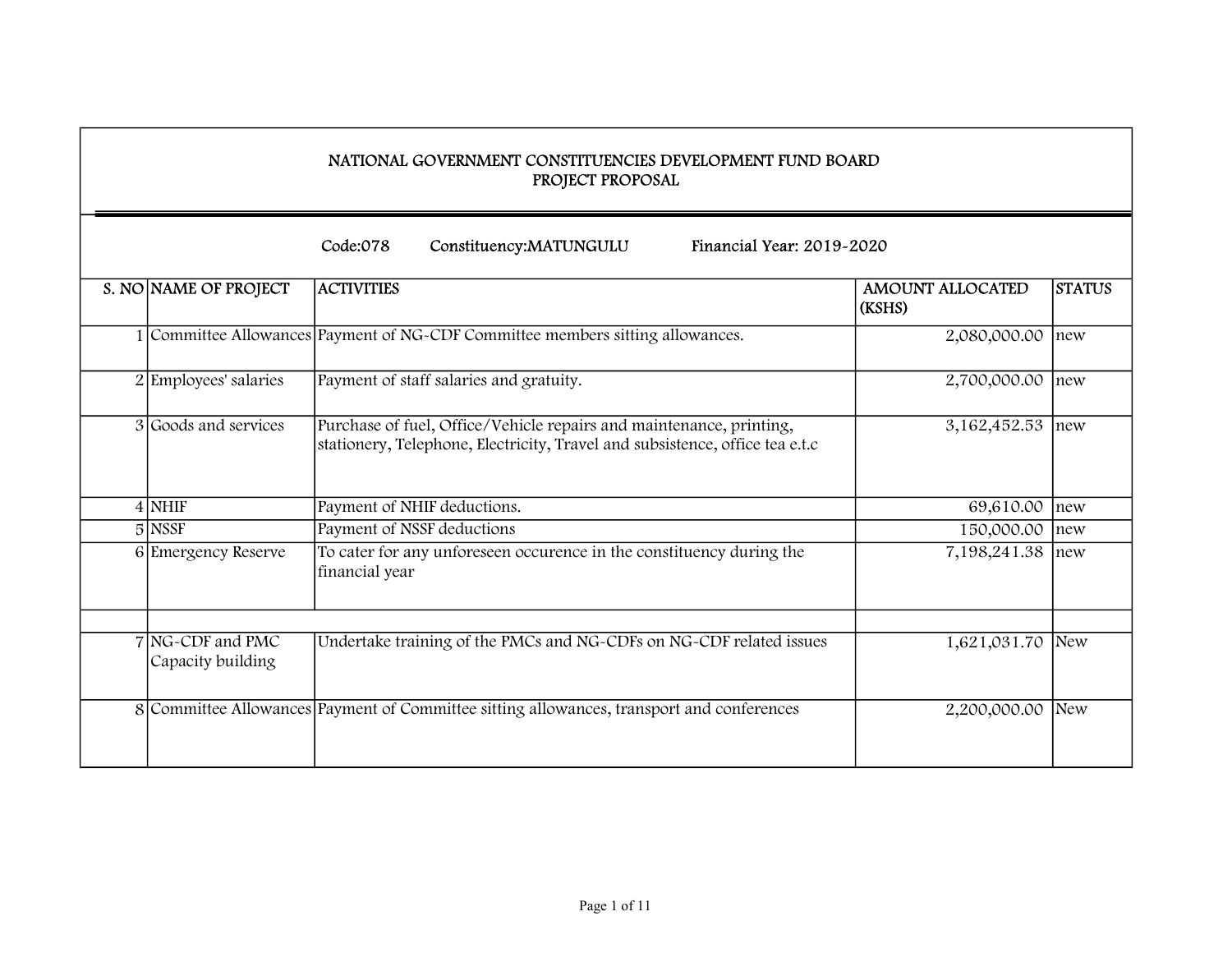| NATIONAL GOVERNMENT CONSTITUENCIES DEVELOPMENT FUND BOARD<br>PROJECT PROPOSAL |                                                                         |                                   |                     |  |  |
|-------------------------------------------------------------------------------|-------------------------------------------------------------------------|-----------------------------------|---------------------|--|--|
| Code:078<br>Constituency:MATUNGULU<br>Financial Year: 2019-2020               |                                                                         |                                   |                     |  |  |
| S. NO NAME OF PROJECT                                                         | <b>ACTIVITIES</b>                                                       | <b>AMOUNT ALLOCATED</b><br>(KSHS) | <b>STATUS</b>       |  |  |
| 9 Goods and Services                                                          | Purchase of fuel, printing, stationery, airtime, travel and subsistence | 300,000.00                        | $\sqrt{\text{New}}$ |  |  |
| 10 Bursary Secondary<br>schools                                               | Payment of bursary to needy students in secondary schools               | 25,975,000.00                     | New                 |  |  |
| 11 Bursary Tertiary<br>Institutions                                           | Payment of bursary to needy students in Tertiary Institutions           | 6,000,000.00                      | New                 |  |  |
| 12 Donyo Coffee Primary<br>School                                             | Construction of 2 classrooms to completion                              | 1,825,000.00                      | New                 |  |  |
| 13 Itetani Primary school                                                     | Construction of 2 classrooms to completion.                             | 1,825,000.00                      | New                 |  |  |
| 14 Kambusu Primary<br>School                                                  | Construction of 2 classrooms to completion                              | 1,825,000.00                      | New                 |  |  |
| 15 Kantafu Primary<br>School                                                  | Construction of 1 classroom to Completion                               | 600,000.00                        | New                 |  |  |
| 16 Kanzalu Primary<br>School                                                  | Construction of 2 classrooms to Completion                              | 1,825,000.00                      | $\sqrt{\text{New}}$ |  |  |
| 17 Katine S.A Primary<br>School                                               | Construction of 2 classrooms to completion                              | 1,825,000.00                      | New                 |  |  |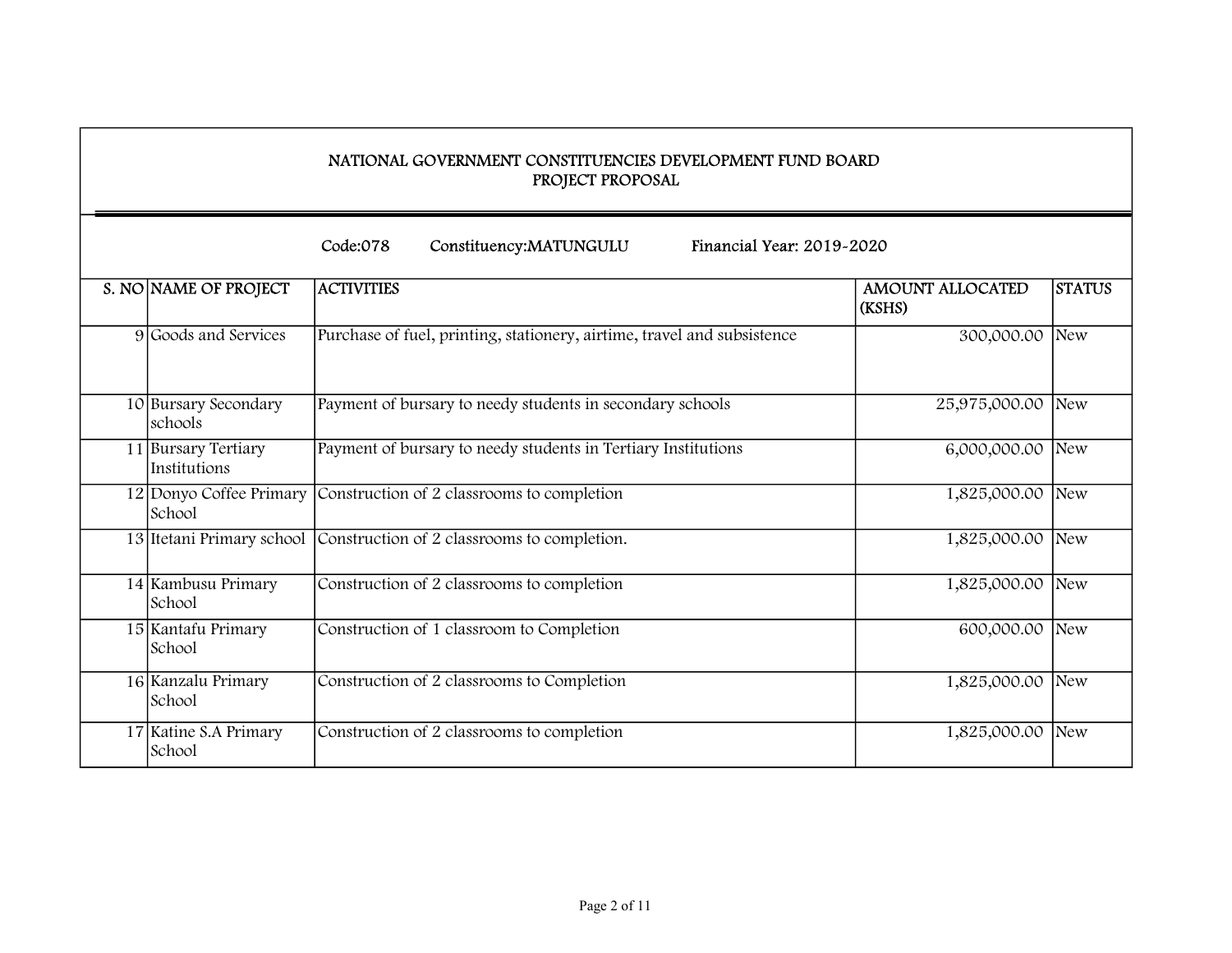| NATIONAL GOVERNMENT CONSTITUENCIES DEVELOPMENT FUND BOARD<br>PROJECT PROPOSAL |                                                                                                                                                                                                      |                                   |               |  |  |
|-------------------------------------------------------------------------------|------------------------------------------------------------------------------------------------------------------------------------------------------------------------------------------------------|-----------------------------------|---------------|--|--|
| Code:078<br>Constituency:MATUNGULU<br>Financial Year: 2019-2020               |                                                                                                                                                                                                      |                                   |               |  |  |
| S. NO NAME OF PROJECT                                                         | <b>ACTIVITIES</b>                                                                                                                                                                                    | <b>AMOUNT ALLOCATED</b><br>(KSHS) | <b>STATUS</b> |  |  |
| 18 Katwanyaa Primary<br>school                                                | Renovation of 2 classrooms to completion (roofing, flooring, plastering,<br>painting, windows and doors replacement)                                                                                 | 1,025,000.00                      | <b>New</b>    |  |  |
|                                                                               | 19 Kinyui Primary School Renovation of 2 classrooms to completion (roofing, plastering, flooring,<br>painting, windows and doors replacement)                                                        | 1,225,000.00                      | <b>New</b>    |  |  |
| 20 Kisukioni Primary<br>School                                                | Renovation of 2 classrooms to completion (roofing, flooring, plastering,<br>painting, windows and doors replacement)                                                                                 | 1,225,000.00                      | <b>New</b>    |  |  |
| 21 Kithaayoni primary<br>School                                               | Construction of Administration Block to completion. The office includes 5<br>offices: Headmaster's office, Deputy Headmaster's office, Senior Teacher's<br>office, Secretary's office and staff room | 1,825,000.00                      | <b>New</b>    |  |  |
| 22 Kitooni Primary<br>School                                                  | Construction of 2 classrooms to completion.                                                                                                                                                          | 1,825,000.00                      | <b>New</b>    |  |  |
| School                                                                        | 23 Koma Kiamba Primary Renovation of 3 No. classrooms to completion (Flooring, plastering,<br>painting, windows and doors replacement)                                                               | 1,320,000.00                      | New           |  |  |
| 24 Koma Ranch Primary<br>school                                               | Construction of 2 classrooms to completion                                                                                                                                                           | 1,825,000.00                      | <b>New</b>    |  |  |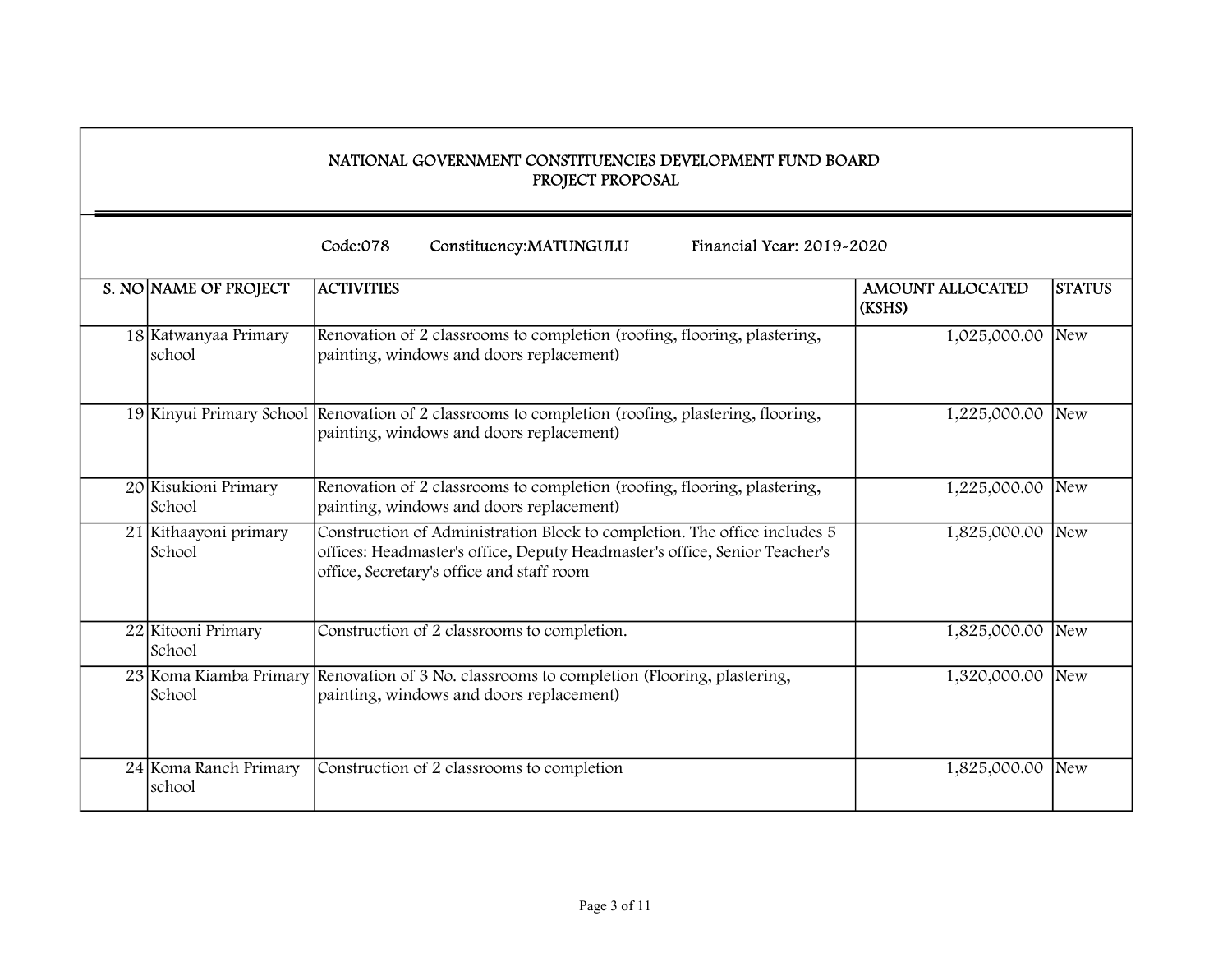| NATIONAL GOVERNMENT CONSTITUENCIES DEVELOPMENT FUND BOARD<br>PROJECT PROPOSAL |                                                                                                                                     |                                   |                     |  |  |
|-------------------------------------------------------------------------------|-------------------------------------------------------------------------------------------------------------------------------------|-----------------------------------|---------------------|--|--|
| Financial Year: 2019-2020<br>Code:078<br>Constituency:MATUNGULU               |                                                                                                                                     |                                   |                     |  |  |
| S. NO NAME OF PROJECT                                                         | <b>ACTIVITIES</b>                                                                                                                   | <b>AMOUNT ALLOCATED</b><br>(KSHS) | <b>STATUS</b>       |  |  |
| 25 Kwa Kasivi Primary<br>School                                               | Construction of 8 door pit latrine to completion                                                                                    | 550,000.00 New                    |                     |  |  |
| 26 Kwa Kasivi Primary<br>School                                               | Construction of 2 classrooms to completion.                                                                                         | 1,825,000.00 New                  |                     |  |  |
| 27 Kwa Ken Primary<br>School                                                  | Construction of 2 classrooms to completion                                                                                          | 1,825,000.00 New                  |                     |  |  |
| 28 Kwa Mutu Primary<br>school                                                 | Renovation of 2 classrooms to completion (roofing, flooring, plastering,<br>painting, windows and doors replacement)                | 1,225,000.00                      | <b>New</b>          |  |  |
| 29 Kwa Ngii Primary<br>School                                                 | Construction of 2 classrooms to completion.                                                                                         | 1,825,000.00                      | New                 |  |  |
| 30 Kwa Ngii Primary<br>School                                                 | Construction of 8 door pit latrine to completion                                                                                    | 550,000.00                        | New                 |  |  |
| 31 Kwa Tombe Primary<br>School                                                | Construction of Main entrance Gate @Kshs.200,000 and chain link fence<br>with metal posts for a length of 62.5 metres @Kshs.200,000 | 400,000.00 New                    |                     |  |  |
| 32 Mbiiani Primary<br>School                                                  | Construction of 8 door pit latrine to completion                                                                                    | 550,000.00                        | $\sqrt{N_{\rm EW}}$ |  |  |
|                                                                               | 33 Mbuni Primary School Construction of 1 classroom to completion                                                                   | 925,000.00                        | <b>New</b>          |  |  |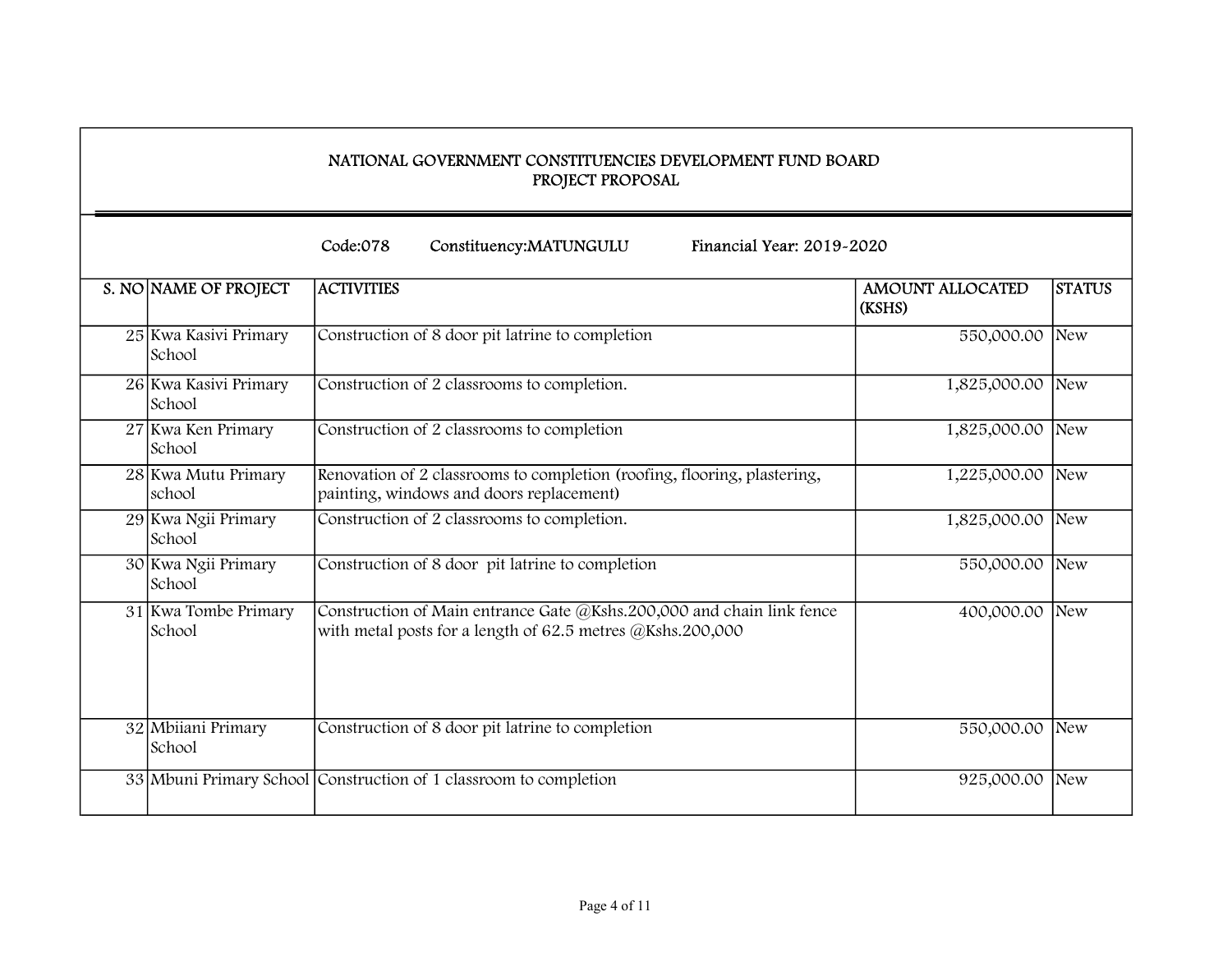| NATIONAL GOVERNMENT CONSTITUENCIES DEVELOPMENT FUND BOARD<br>PROJECT PROPOSAL |                                                                                                                                                                                                                                                               |                                   |               |  |
|-------------------------------------------------------------------------------|---------------------------------------------------------------------------------------------------------------------------------------------------------------------------------------------------------------------------------------------------------------|-----------------------------------|---------------|--|
|                                                                               | Code:078<br>Constituency:MATUNGULU<br>Financial Year: 2019-2020                                                                                                                                                                                               |                                   |               |  |
| S. NO NAME OF PROJECT                                                         | <b>ACTIVITIES</b>                                                                                                                                                                                                                                             | <b>AMOUNT ALLOCATED</b><br>(KSHS) | <b>STATUS</b> |  |
|                                                                               | 34 Mililu Primary School Renovation of 2 classrooms to completion (roofing, plastering, flooring,<br>painting, windows and doors replacement)                                                                                                                 | 1,225,000.00 New                  |               |  |
| 35 Mwisyani Primary<br>school                                                 | Renovation of 2 classrooms to completion (roofing, flooring, plastering,<br>painting, windows and doors replacement)                                                                                                                                          | 1,025,000.00 New                  |               |  |
| 36 Nguluni Township<br>Primary school                                         | Completion of renovation of 4 classrooms (flooring, plastering, painting,<br>windows and doors replacement)                                                                                                                                                   | 859,136.00                        | Ongoing       |  |
| 37 Itheuni Secondary<br>School                                                | Construction of 1 classroom to completion.                                                                                                                                                                                                                    | 930,000.00                        | New           |  |
| 38 Kalandini Secondary<br>School                                              | Completion of administration Block with 6 offices including: Principal's<br>office, Deputy Principal's office, Secretary's office, Accounts clerk office,<br>Staff room and Bursar's office (painting, plastering, floor works, windows<br>and doors fitment) | 602,636.00                        | Ongoing       |  |
| 39 Kalandini Secondary<br>school                                              | Renovation of 1 classroom to completion (roofing, flooring, plastering,<br>painting, windows and doors replacement)                                                                                                                                           | 600,000.00                        | New           |  |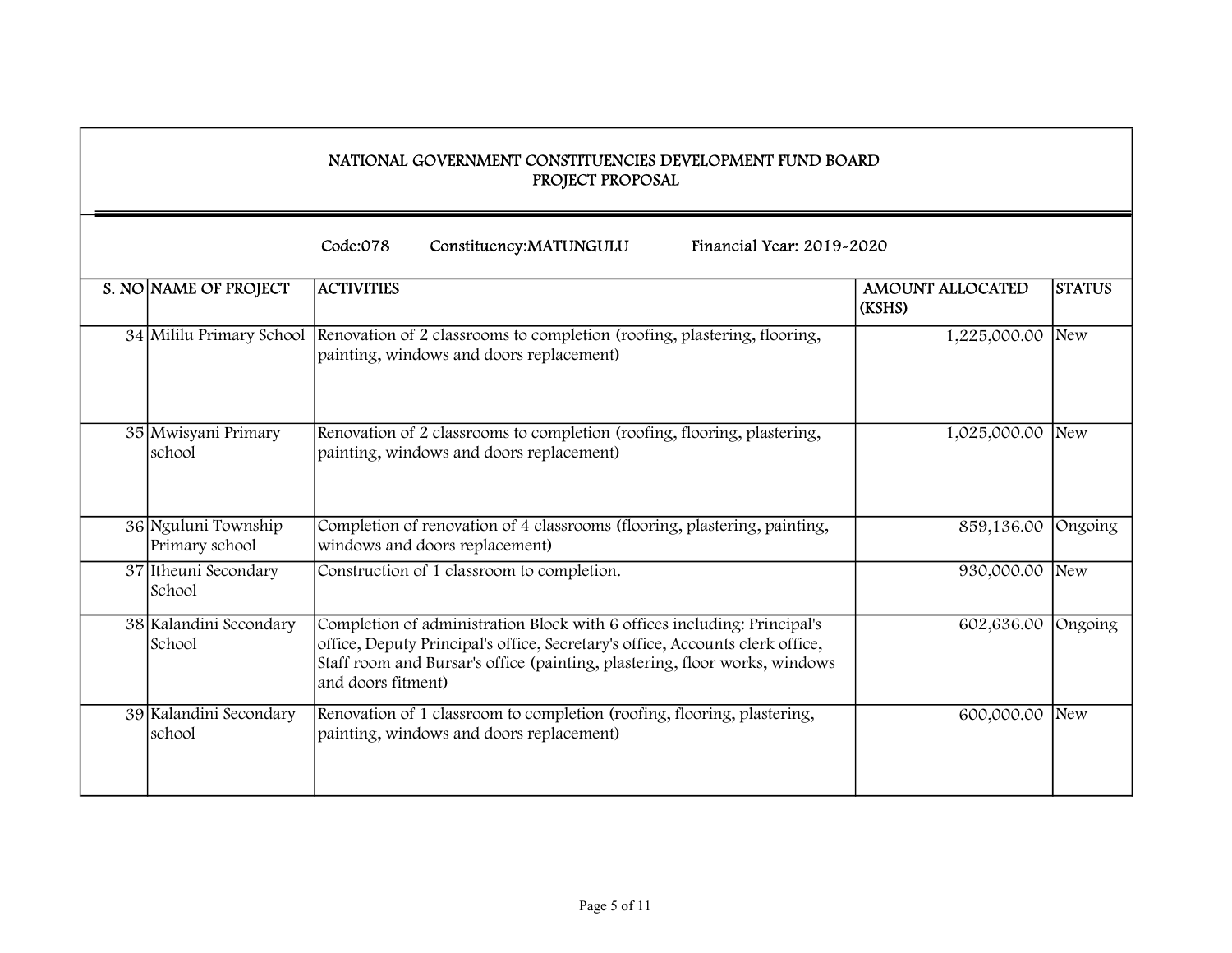| NATIONAL GOVERNMENT CONSTITUENCIES DEVELOPMENT FUND BOARD<br>PROJECT PROPOSAL |                                                                                                                                                                                                                                                               |                                   |               |  |  |
|-------------------------------------------------------------------------------|---------------------------------------------------------------------------------------------------------------------------------------------------------------------------------------------------------------------------------------------------------------|-----------------------------------|---------------|--|--|
|                                                                               | Code:078<br>Financial Year: 2019-2020<br>Constituency:MATUNGULU                                                                                                                                                                                               |                                   |               |  |  |
| S. NO NAME OF PROJECT                                                         | <b>ACTIVITIES</b>                                                                                                                                                                                                                                             | <b>AMOUNT ALLOCATED</b><br>(KSHS) | <b>STATUS</b> |  |  |
| 40 Kambusu Secondary<br>School                                                | Construction of 1 classroom to completion                                                                                                                                                                                                                     | 925,000.00 New                    |               |  |  |
| 41 Katulye Secondary<br>School                                                | Construction of 2 classrooms to completion.                                                                                                                                                                                                                   | 1,825,000.00                      | <b>New</b>    |  |  |
| 42 Kayatta Secondary<br>School                                                | Completion of administration Block with 6 offices including: Principal's<br>office, Deputy Principal's office, Secretary's office, Accounts clerk office,<br>Staff room and Bursar's office (painting, plastering, floor works, windows<br>and doors fitment) | 620,692.00                        | On-going      |  |  |
| 43 Kikuyuni Secondary<br>school                                               | Construction of 45 student capacity laboratory- Sub structure works, super<br>structure works (windows, doors, ring beam, plaster, painting, work topa<br>and roof)                                                                                           | 2,225,000.00                      | New           |  |  |
| 44 Kisukuoni Secondary<br>School                                              | Construction of 2 classrooms to completion.                                                                                                                                                                                                                   | 1,825,000.00                      | <b>New</b>    |  |  |
| 45 Kwa Mutu Secondary<br>School                                               | Completion of Administration Block with 6 offices including: Principal's<br>office, Deputy Principal's office, Secretary's office, Accounts clerk office,<br>Staff room and Bursar's office (painting, plastering, floor works, windows<br>and doors fitment) | 1,182,722.00                      | On-going      |  |  |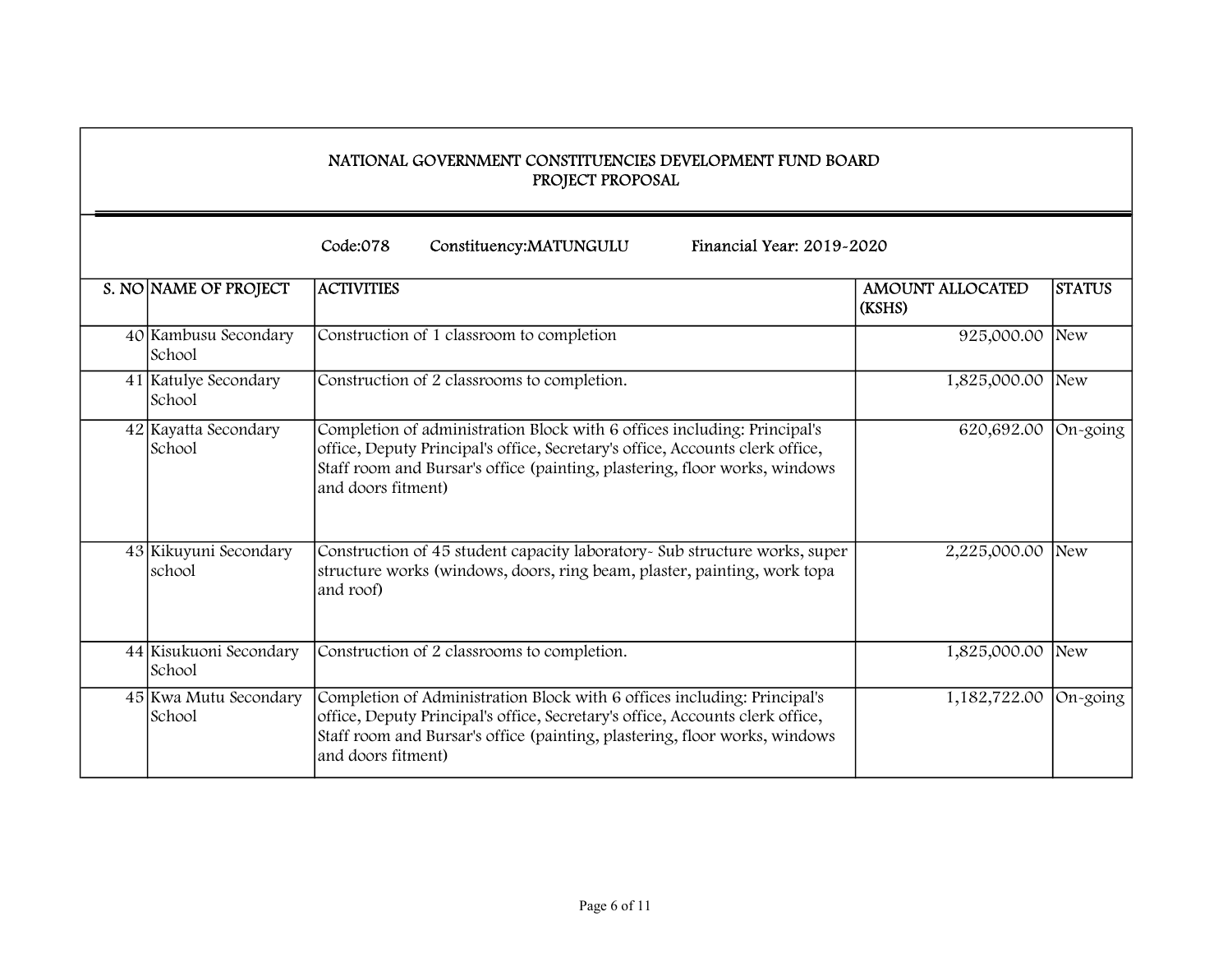| NATIONAL GOVERNMENT CONSTITUENCIES DEVELOPMENT FUND BOARD<br>PROJECT PROPOSAL |                                                                                                                                                                                                                                                               |                                   |                    |  |
|-------------------------------------------------------------------------------|---------------------------------------------------------------------------------------------------------------------------------------------------------------------------------------------------------------------------------------------------------------|-----------------------------------|--------------------|--|
| Constituency:MATUNGULU<br>Financial Year: 2019-2020<br>Code:078               |                                                                                                                                                                                                                                                               |                                   |                    |  |
| S. NO NAME OF PROJECT                                                         | <b>ACTIVITIES</b>                                                                                                                                                                                                                                             | <b>AMOUNT ALLOCATED</b><br>(KSHS) | <b>STATUS</b>      |  |
| 46 Kyaume Secondary<br>school                                                 | Construction of 1 classroom to completion.                                                                                                                                                                                                                    | 925,000.00                        | New                |  |
| 47 Kyumbuni Secondary<br>School                                               | Completion of Administration Block with 6 offices including: Principal's<br>office, Deputy Principal's office, Secretary's office, Accounts clerk office,<br>Staff room and Bursar's office (painting, plastering, floor works, windows<br>and doors fitment) | 630,000.00                        | On-going           |  |
| 48 Matheini Secondary<br>School                                               | Completion of Administration Block with 6 offices including: Principal's<br>office, Deputy Principal's office, Secretary's office, Accounts clerk office,<br>Staff room and Bursar's office (painting, plastering, floor works, windows<br>and doors fitment) | 650,000.00                        | $ On\text{-going}$ |  |
| 49 Matheini Secondary<br>School                                               | Renovation of 2 classrooms to completion (roofing, flooring, plastering,<br>painting, windows and doors replacement)                                                                                                                                          | 1,125,000.00                      | <b>New</b>         |  |
| 50 Matungulu Girls'<br>Secondary school                                       | Construction of a 3 storeyed building of 16 classrooms with 6 ablution<br>units on each floor-construction up to 1st floor                                                                                                                                    | 7,000,000.00                      | <b>New</b>         |  |
| 51 Mbuni Secondary<br>School                                                  | Completion of Administration Block with 6 offices including: Principal's<br>office, Deputy Principal's office, Secretary's office, Accounts clerk office,<br>Staff room and Bursar's office (painting, plastering, floor works, windows<br>and doors fitment) | 695,000.00                        | $ On\text{-going}$ |  |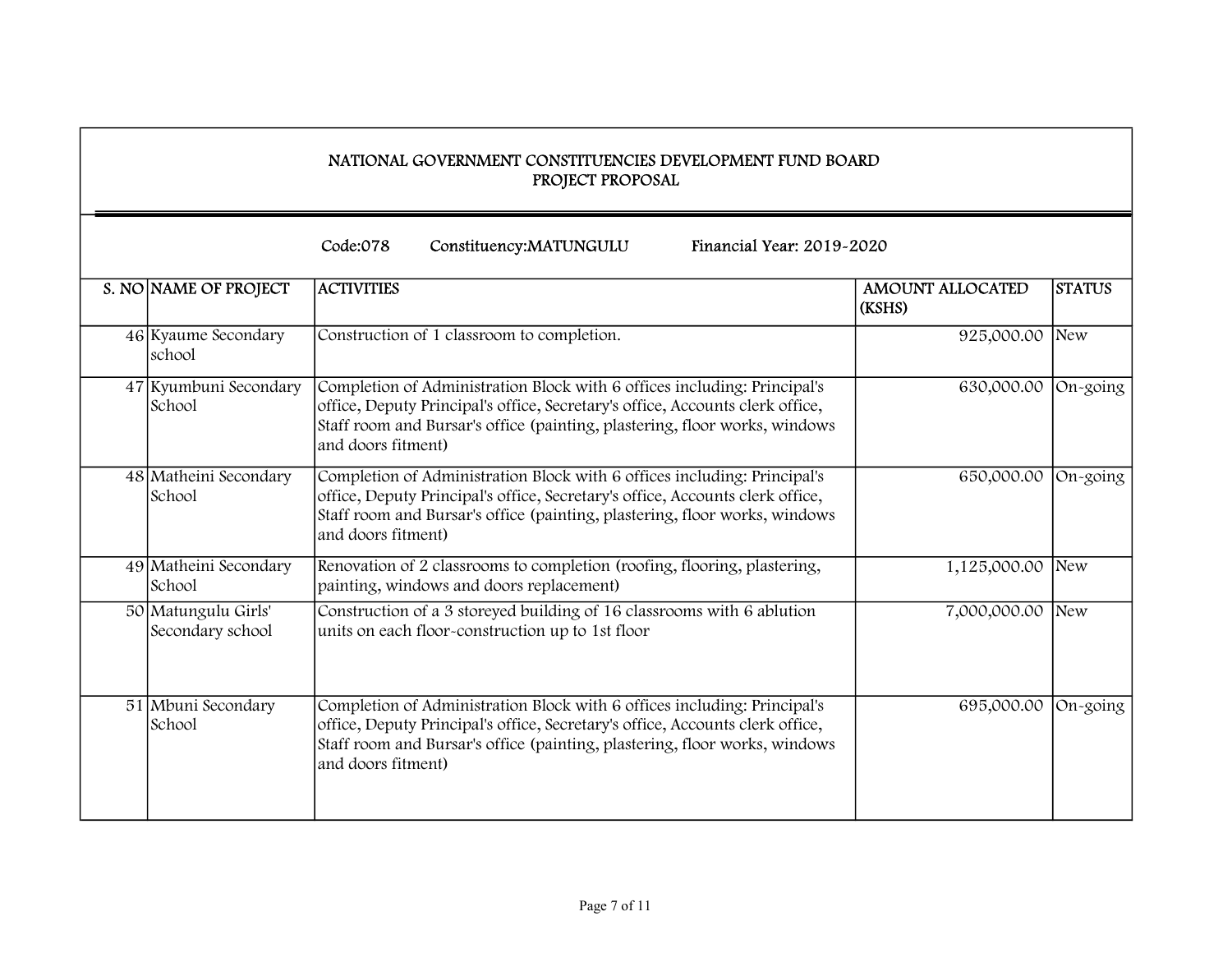|  | NATIONAL GOVERNMENT CONSTITUENCIES DEVELOPMENT FUND BOARD<br>PROJECT PROPOSAL<br>Code:078<br>Constituency:MATUNGULU<br>Financial Year: 2019-2020 |                                                                                                                                                                                                                                                                 |                                   |               |  |  |
|--|--------------------------------------------------------------------------------------------------------------------------------------------------|-----------------------------------------------------------------------------------------------------------------------------------------------------------------------------------------------------------------------------------------------------------------|-----------------------------------|---------------|--|--|
|  |                                                                                                                                                  |                                                                                                                                                                                                                                                                 |                                   |               |  |  |
|  | S. NO NAME OF PROJECT                                                                                                                            | <b>ACTIVITIES</b>                                                                                                                                                                                                                                               | <b>AMOUNT ALLOCATED</b><br>(KSHS) | <b>STATUS</b> |  |  |
|  | 52 Mbuni Secondary<br>School                                                                                                                     | Purchase of 3/4 acre of land neighboring Mbuni Secondary School                                                                                                                                                                                                 | 1,200,000.00 New                  |               |  |  |
|  | 53 Mukaa SA Secondary<br>School                                                                                                                  | Construction of 2 classrooms to completion                                                                                                                                                                                                                      | 1,825,000.00                      | New           |  |  |
|  | 54 Mukaa SA Secondary<br>School                                                                                                                  | Construction 2No. 8 door pit latrine for boys and girls to completion.                                                                                                                                                                                          | 1,125,000.00 New                  |               |  |  |
|  | 55 Mukaa SA Secondary<br>School                                                                                                                  | Construction of Administration Block with 6 offices including:<br>Principal's office, Deputy Principal's office, Secretary's office, Accounts clerk<br>office, Staff room and Bursar's office (Painting, Plastering, Floor works,<br>windows and Doors fitment) | 2,540,000.00 New                  |               |  |  |
|  | 56 Mukengesya<br>Secondary School                                                                                                                | Completion of Administration Block with 6 offices including: Principal's<br>office, Deputy Principal's office, Secretary's office, Accounts clerk office,<br>Staff room and Bursar's office (painting, plastering, floor works, windows<br>and doors fitment)   | 1,100,000.00                      | Ongoing       |  |  |
|  | 57 Mwatati Secondary<br>School                                                                                                                   | Construction of 4 door staff Toilet to completion                                                                                                                                                                                                               | 250,000.00 New                    |               |  |  |
|  | 58 Mwatati Secondary<br>School                                                                                                                   | Construction of 1 classroom to completion.                                                                                                                                                                                                                      | 930,000.00 New                    |               |  |  |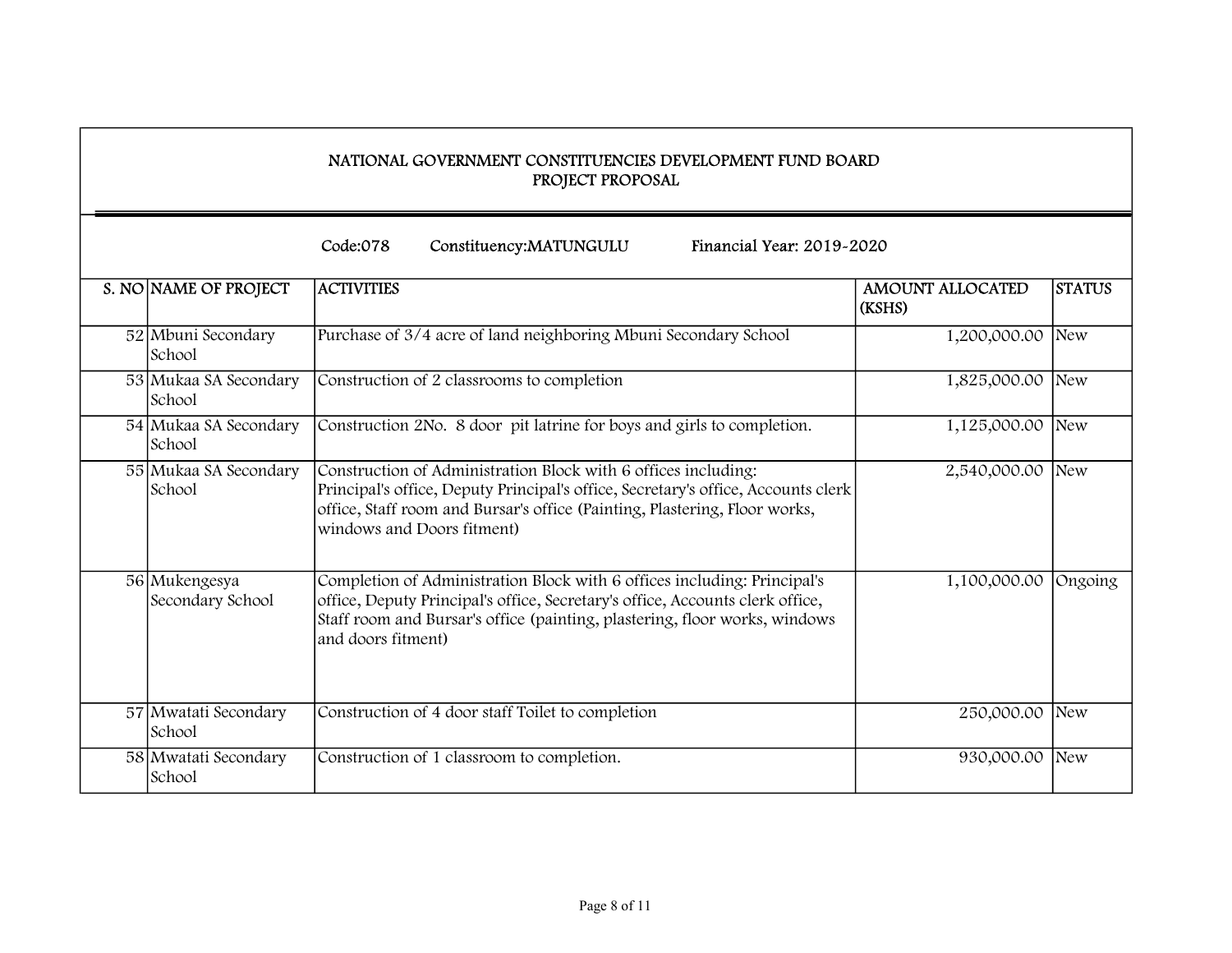| NATIONAL GOVERNMENT CONSTITUENCIES DEVELOPMENT FUND BOARD<br>PROJECT PROPOSAL |                                                                                                                                    |                                   |               |  |  |
|-------------------------------------------------------------------------------|------------------------------------------------------------------------------------------------------------------------------------|-----------------------------------|---------------|--|--|
|                                                                               | Code:078<br>Financial Year: 2019-2020<br>Constituency:MATUNGULU                                                                    |                                   |               |  |  |
| S. NO NAME OF PROJECT                                                         | <b>ACTIVITIES</b>                                                                                                                  | <b>AMOUNT ALLOCATED</b><br>(KSHS) | <b>STATUS</b> |  |  |
| 59 S.A Nguluni<br>Secondary School                                            | Construction of 2 classrooms to completion.                                                                                        | 1,825,000.00                      | New           |  |  |
| 60 SA Kinyui Girls'<br>secondary school.                                      | Completion of 150 student capacity library (painting, electricity<br>connection, librarian counter)                                | 418,508.00                        | On-going      |  |  |
| 61 Sengani Girls<br>secondary School                                          | Construction of 2 floor storeyed building of 6 classrooms-construction of<br>2nd floor - roofing, walling, flooring and plastering | 2,000,000.00                      | <b>New</b>    |  |  |
| 62 St. Benedict Kimanza<br>Secondary school                                   | Construction of 2 classrooms to completion                                                                                         | 1,825,000.00                      | <b>New</b>    |  |  |
| 63 St. Francis of Assisi<br>kwa Tombe Secondary<br>school                     | Construction of 2 classrooms to completion                                                                                         | 1,825,000.00                      | <b>New</b>    |  |  |
| 64 St. Joseph's katheka<br>Secondary School                                   | Construction of 2 classrooms to completion                                                                                         | 1,825,000.00                      | <b>New</b>    |  |  |
| 65 St. Phillips Kayatta<br>Secondary School                                   | Construction of 8 door pit latrine to completion                                                                                   | 550,000.00                        | <b>New</b>    |  |  |
| 66 Tala Girls' secondary<br>School                                            | Completion of 300 student capacity Library block (Septic tank, ramp,<br>windows and doors, plastering, painting)                   | 2,400,000.00                      | Ongoing       |  |  |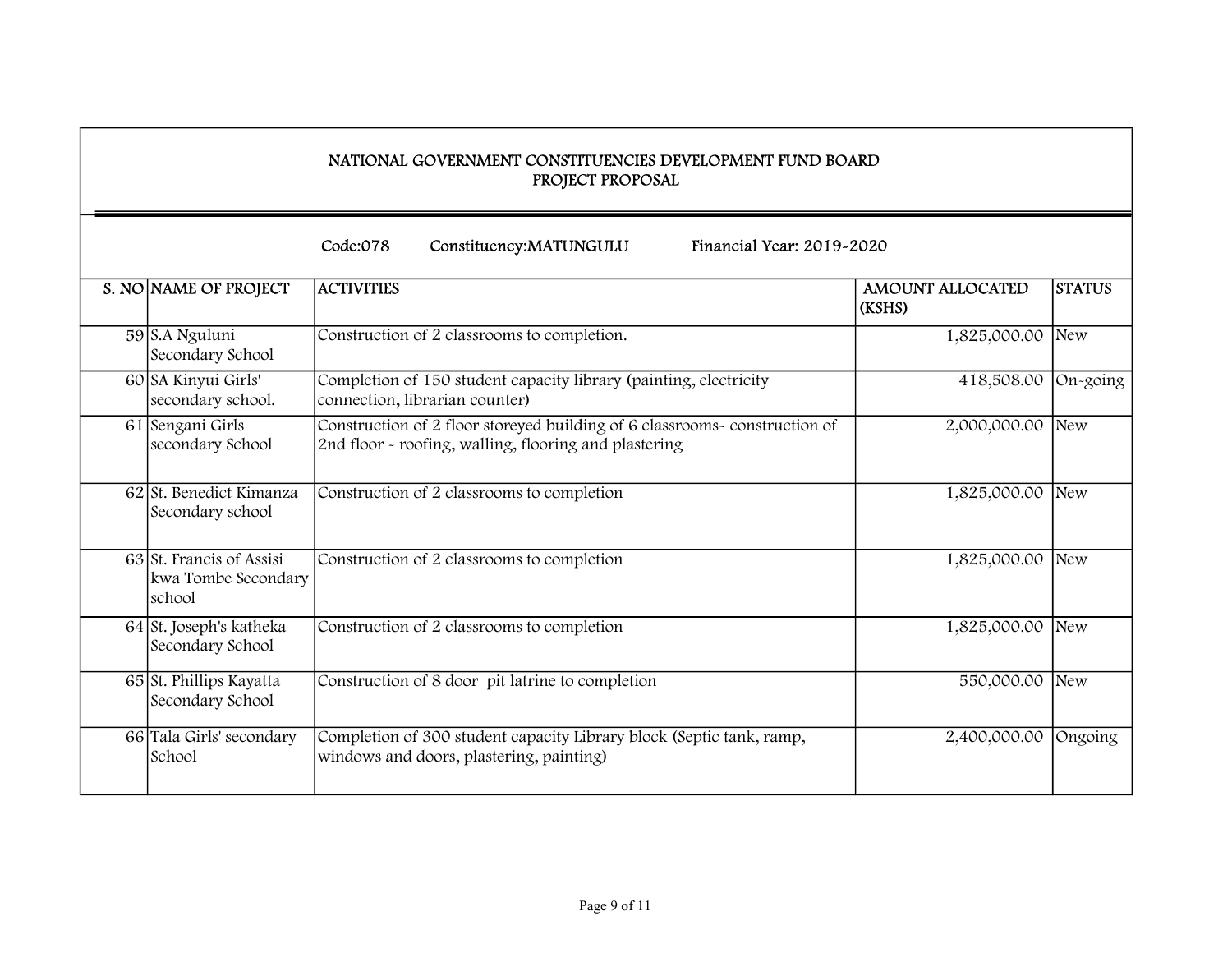| NATIONAL GOVERNMENT CONSTITUENCIES DEVELOPMENT FUND BOARD<br>PROJECT PROPOSAL |                                                                                                                                                                                                                                                                                                                      |                                   |               |  |  |
|-------------------------------------------------------------------------------|----------------------------------------------------------------------------------------------------------------------------------------------------------------------------------------------------------------------------------------------------------------------------------------------------------------------|-----------------------------------|---------------|--|--|
|                                                                               | Code:078<br>Constituency:MATUNGULU<br>Financial Year: 2019-2020                                                                                                                                                                                                                                                      |                                   |               |  |  |
| S. NO NAME OF PROJECT                                                         | <b>ACTIVITIES</b>                                                                                                                                                                                                                                                                                                    | <b>AMOUNT ALLOCATED</b><br>(KSHS) | <b>STATUS</b> |  |  |
| 67 Uamani Secondary<br>School                                                 | Construction of 2 classrooms to completion                                                                                                                                                                                                                                                                           | 1,825,000.00 New                  |               |  |  |
| 68 Matungulu Sub-<br>County<br><b>Education Office</b>                        | Renovation of office comprising of 8 offices; Demolition of Roof and Gable<br>walls to pave way for new ring beam, Ring Beam and Gable walling,<br>Roofing, Wall Plaster and painting, Installation of standard doors and<br>windows                                                                                 | 725,000.00 New                    |               |  |  |
| 69 Matungulu NG-CDF<br>Office Furniture                                       | Purchase of 2 Office Cabinets @ Kshs.70,000 and Visitors Chair @<br>Kshs.30,000                                                                                                                                                                                                                                      | 100,000.00 New                    |               |  |  |
| 70 Matungulu NG-CDF<br>Office Photocopier                                     | Purchase of Office Bulk Photocopier with printer and Scanner.                                                                                                                                                                                                                                                        | 270,000.00 New                    |               |  |  |
| 71 Environmental<br>Activities                                                | Purchase and planting of 2000 tree seedlings in the following schools. 1.<br>Mililu primary school- kshs. 50,000 (500 seedlings) 2. Kwa Kasivi primary<br>School- Kshs. 50,000 (500 seedlings) 3. Katheka Primary School- Kshs.<br>50,000 (500 seedlings) 4. Itetani Primary school- Kshs. 50,000 (500<br>seedlings) | 200,000.00 New                    |               |  |  |
| 72 Sports                                                                     | Organizing constituency Sports tournaments where the winning teams will<br>be awarded trophies, uniforms and balls.                                                                                                                                                                                                  | 2,001,748.53 New                  |               |  |  |